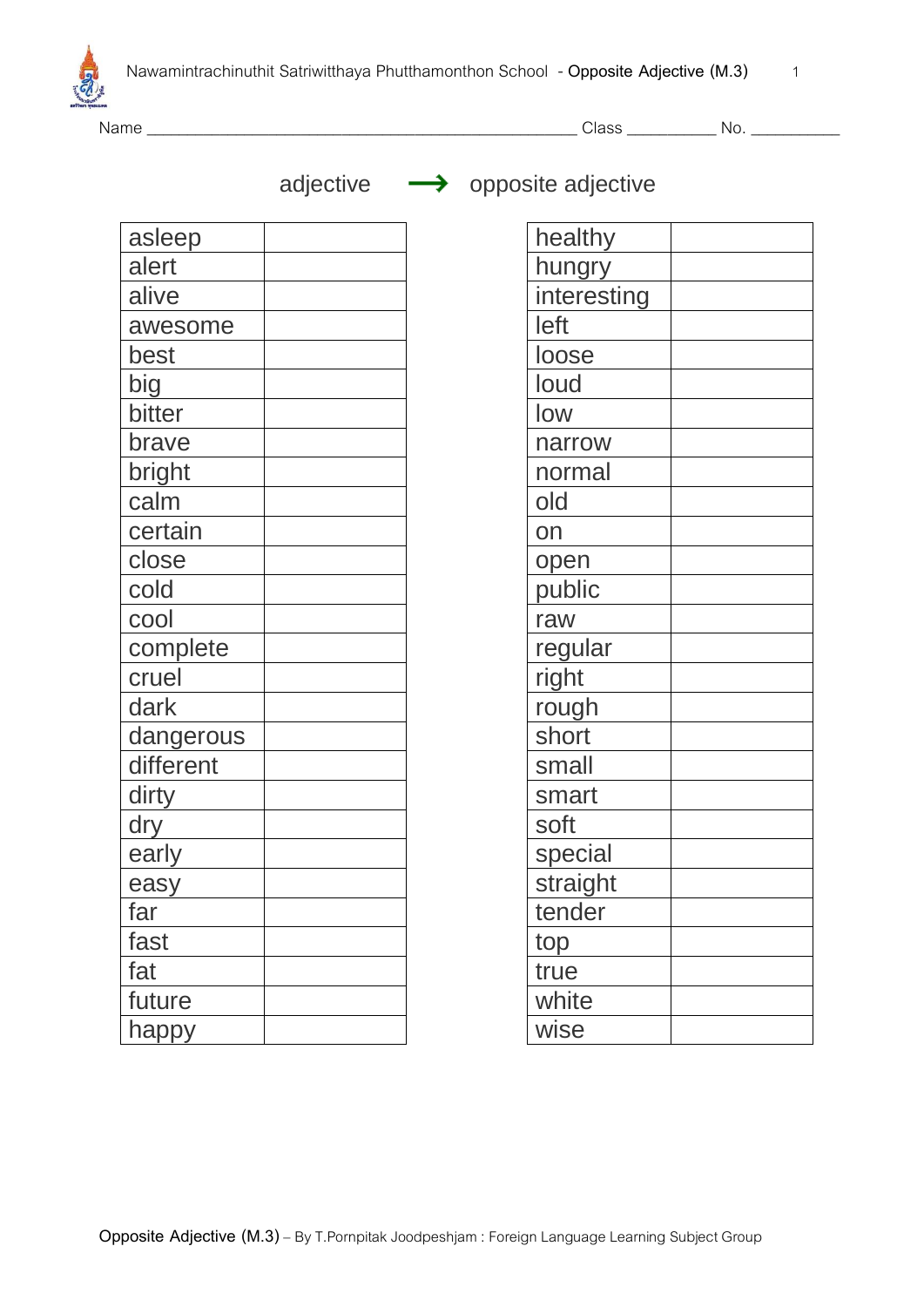

**Direction : Translate the adjectives below and match them with their opposite.**

| sick            |  |
|-----------------|--|
| young           |  |
| closed          |  |
| strange         |  |
| afraid          |  |
| <b>ordinary</b> |  |
| dead            |  |
| right           |  |
| soft            |  |
| nervous         |  |
| boring          |  |
| <b>stupid</b>   |  |
| hot             |  |
| high            |  |
| wide            |  |
| terrible        |  |
| drowsy          |  |
| crooked         |  |
| irregular       |  |
| clean           |  |
| wet             |  |
| bottom          |  |
| slow            |  |
| near            |  |
| difficult       |  |
| fat             |  |
| light           |  |
| sweet           |  |
|                 |  |

**Opposite Adjective (M.3)** – By T.Pornpitak Joodpeshjam : Foreign Language Learning Subject Group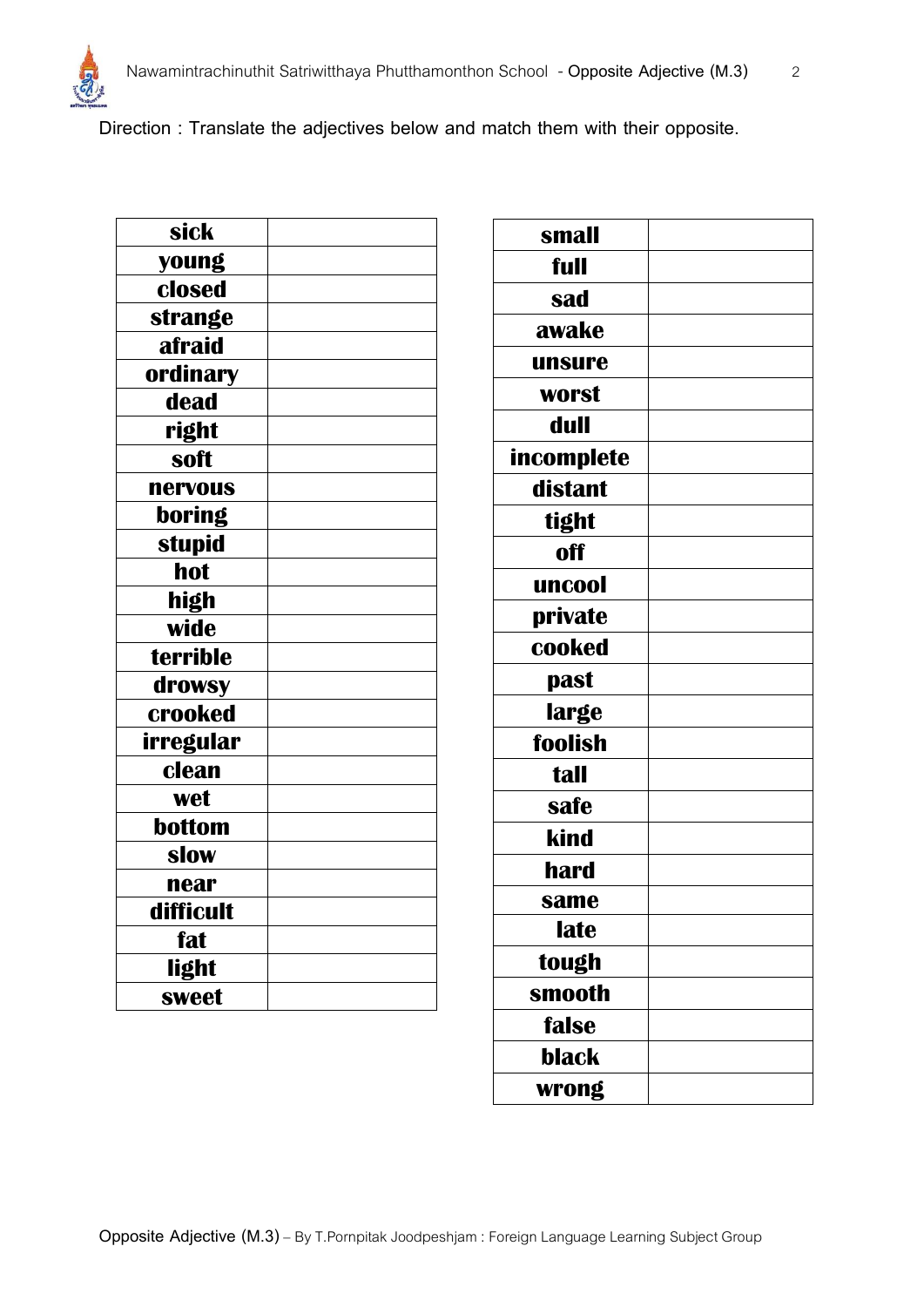**Exercise 1 :** Directions: Write the adjective that completes each sentence. Example: Is she an **interesting** person? -----> No, she's boring.